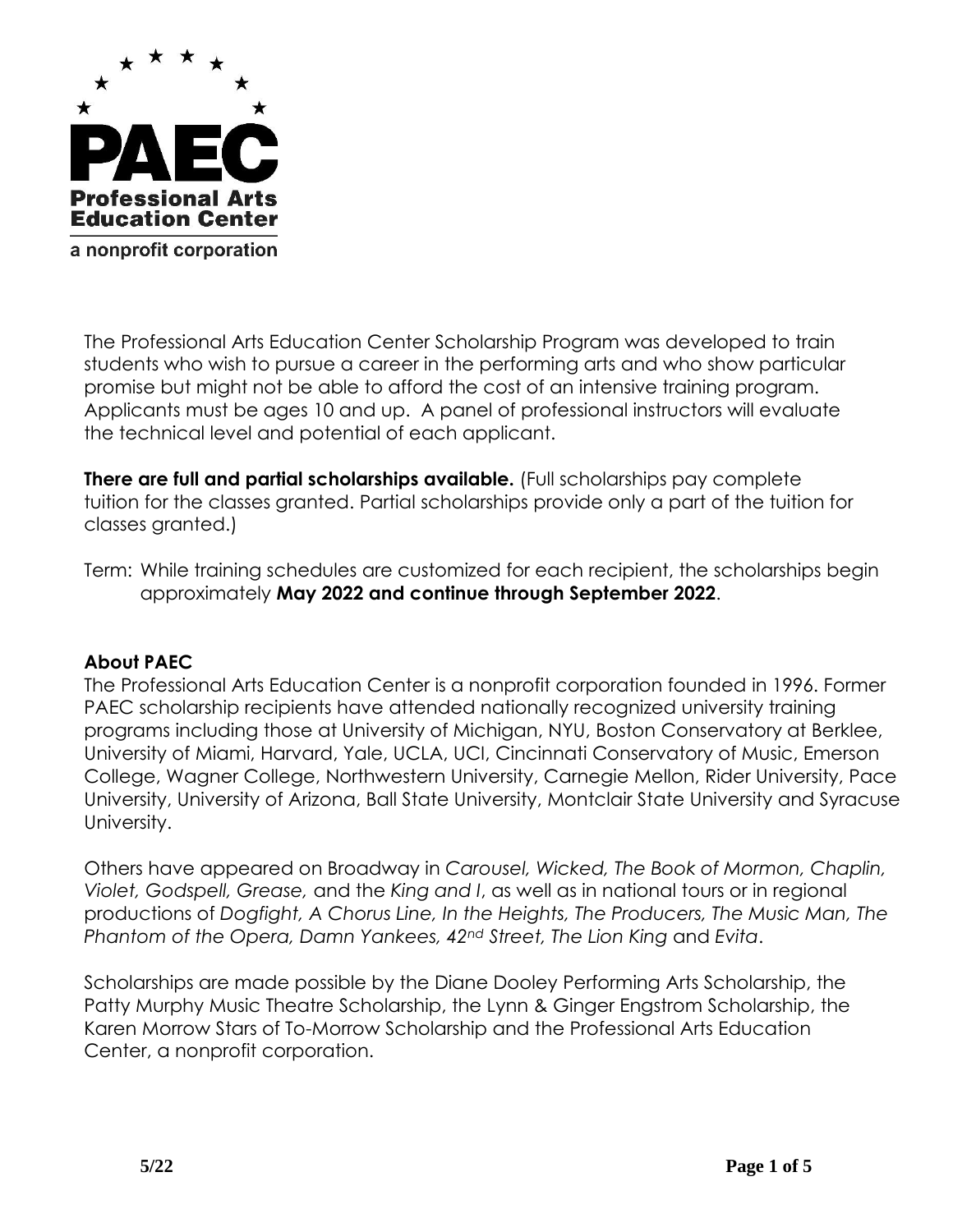# **Scholarship Terms**

By applying for this scholarship, you agree to the following terms:

- Recipients must be able to attend every session of each class for which they receive a scholarship. Absenteeism will not be tolerated, except in the cases of severe illness, injury, serious family emergency or act of God.
- The recipient must be prompt for every class and appropriately dressed at all times.
- The recipient agrees to spend a **maximum** of 5 hours per week doing light maintenance, scholarship mailing and support activities as directed.

All **high school students** must maintain a 2.5 grade point average with no failures during the two previous semesters. **Please attach the most recent copy of your grades/transcripts to this application.**

**If granted a musical theatre scholarship**, the recipient may not be enrolled **concurrently** in any other musical theatre audition or technique class or workshop.

Please take into consideration before applying: **All recipients of these generous awards will be making a major commitment.** Recipients must remain in the program for their **entire scholarship period** with no exceptions save for medical reasons to be substantiated by medical records.

Anyone leaving the program prior to completion will be held accountable and required to reimburse the PAEC scholarship fund for **each** class the recipient **has taken**  at the rate of \$65.00 per Music Theatre class, \$40.00 per Music Theatre Junior class, \$35.00 per Voice class and Tuesday/Thursday Music Theatre class, \$95 per private guitar lesson and \$95.00 per private voice lesson AND the scholarship will be revoked.

We would have awarded the scholarship to another deserving student who could have made the commitment to the scholarship program.

## **I have read and understand the above terms and conditions and I agree to abide by them.**

Signature:\_\_\_\_\_\_\_\_\_\_\_\_\_\_\_\_\_\_\_\_\_\_\_\_\_\_\_\_\_\_\_\_\_\_\_\_ Date:\_\_\_\_\_\_\_\_\_\_\_\_\_\_\_\_\_

## **Parent Approval to Participate:**

(A parent or guardian's signature is required if applicant is under 18 years of age)

Signature:\_\_\_\_\_\_\_\_\_\_\_\_\_\_\_\_\_\_\_\_\_\_\_\_\_\_\_\_\_\_\_\_\_\_\_\_ Date:\_\_\_\_\_\_\_\_\_\_\_\_\_\_\_\_\_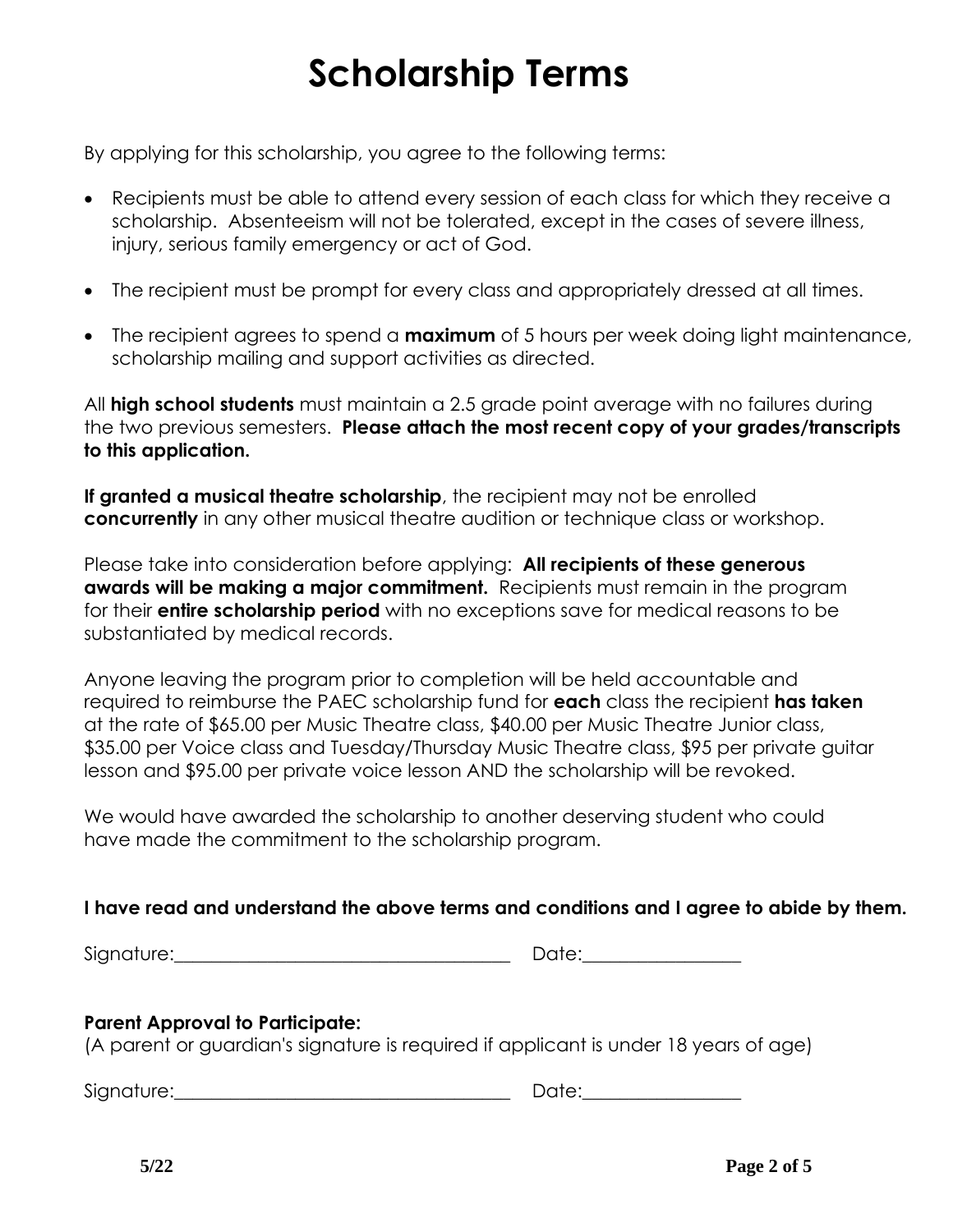# **Scholarship Application**

**Along with this application, please attach a picture and resume (if you have one).**

| Name: Phone: (                             |  |                                                                                                                                                                                                                                                                                                                                                                                                                                                                                                                              |
|--------------------------------------------|--|------------------------------------------------------------------------------------------------------------------------------------------------------------------------------------------------------------------------------------------------------------------------------------------------------------------------------------------------------------------------------------------------------------------------------------------------------------------------------------------------------------------------------|
|                                            |  |                                                                                                                                                                                                                                                                                                                                                                                                                                                                                                                              |
|                                            |  |                                                                                                                                                                                                                                                                                                                                                                                                                                                                                                                              |
|                                            |  | Age: Parents Name(s) (if under 18): 2008. [2010] Parents Name(s) (if under 18):                                                                                                                                                                                                                                                                                                                                                                                                                                              |
|                                            |  | Graduation year: ____________                                                                                                                                                                                                                                                                                                                                                                                                                                                                                                |
|                                            |  |                                                                                                                                                                                                                                                                                                                                                                                                                                                                                                                              |
| For which scholarship(s) are you applying? |  |                                                                                                                                                                                                                                                                                                                                                                                                                                                                                                                              |
| <b>Private Voice</b>                       |  | <b>Private Guitar</b>                                                                                                                                                                                                                                                                                                                                                                                                                                                                                                        |
| <b>Saturday Music Theatre</b>              |  | <b>Advanced Music Theatre ________</b>                                                                                                                                                                                                                                                                                                                                                                                                                                                                                       |
| Tues/Thurs Music Theatre                   |  | <b>Music Theatre Junior</b>                                                                                                                                                                                                                                                                                                                                                                                                                                                                                                  |
| Voice Class ________                       |  | Other _________                                                                                                                                                                                                                                                                                                                                                                                                                                                                                                              |
| How long have you studied the following:   |  |                                                                                                                                                                                                                                                                                                                                                                                                                                                                                                                              |
| Ballet: 2008                               |  | $Instructor(s): \begin{tabular}{ l l } \hline \multicolumn{3}{ l }{\text{Instructor(s)}}: & \multicolumn{3}{ l }{\text{Instructor(s)}}: & \multicolumn{3}{ l }{\text{Instructor(s)}}: & \multicolumn{3}{ l }{\text{Instructor(s)}}: & \multicolumn{3}{ l }{\text{Instructor(s)}}: & \multicolumn{3}{ l }{\text{Instructor(s)}}: & \multicolumn{3}{ l }{\text{Instructor(s)}}: & \multicolumn{3}{ l }{\text{Instructor(s)}}: & \multicolumn{3}{ l }{\text{Instructor(s)}}: & \multicolumn{3}{ l }{\text{Instructor(s)}}: & \$ |
|                                            |  |                                                                                                                                                                                                                                                                                                                                                                                                                                                                                                                              |
| Voice:                                     |  | $Instructor(s): \begin{tabular}{ l l } \hline \rule{0.3cm}{.04cm} \rule{0.3cm}{.04cm} \rule{0.3cm}{.04cm} \rule{0.3cm}{.04cm} \rule{0.3cm}{.04cm} \rule{0.3cm}{.04cm} \rule{0.3cm}{.04cm} \rule{0.3cm}{.04cm} \rule{0.3cm}{.04cm} \rule{0.3cm}{.04cm} \rule{0.3cm}{.04cm} \rule{0.3cm}{.04cm} \rule{0.3cm}{.04cm} \rule{0.3cm}{.04cm} \rule{0.3cm}{.04cm} \rule{0.3$                                                                                                                                                         |
| Musical Theatre:                           |  |                                                                                                                                                                                                                                                                                                                                                                                                                                                                                                                              |
| Piano:_______________                      |  | $Instructor(s): \begin{tabular}{ l l } \hline \multicolumn{3}{ l }{\text{}} & \multicolumn{3}{ l }{\text{}} \\ \hline \multicolumn{3}{ l }{\text{}} & \multicolumn{3}{ l }{\text{}} \\ \hline \multicolumn{3}{ l }{\text{}} & \multicolumn{3}{ l }{\text{}} \\ \hline \multicolumn{3}{ l }{\text{}} & \multicolumn{3}{ l }{\text{}} \\ \hline \multicolumn{3}{ l }{\text{}} & \multicolumn{3}{ l }{\text{}} \\ \hline \multicolumn{3}{ l }{\text{}} & \multicolumn{3}{ l $                                                   |
| Guitar:_____________                       |  | $Instructor(s): \begin{tabular}{ l l } \hline \rule{0.3cm}{.04cm} \rule{0.3cm}{.04cm} \rule{0.3cm}{.04cm} \rule{0.3cm}{.04cm} \rule{0.3cm}{.04cm} \rule{0.3cm}{.04cm} \rule{0.3cm}{.04cm} \rule{0.3cm}{.04cm} \rule{0.3cm}{.04cm} \rule{0.3cm}{.04cm} \rule{0.3cm}{.04cm} \rule{0.3cm}{.04cm} \rule{0.3cm}{.04cm} \rule{0.3cm}{.04cm} \rule{0.3cm}{.04cm} \rule{0.3$                                                                                                                                                         |
| Acting:___________                         |  | $Instructor(s): \begin{tabular}{ c c c } \hline \multicolumn{3}{ c }{\textbf{Instructor(s)}}: & \multicolumn{3}{ c }{\textbf{Instructor(s)}}: & \multicolumn{3}{ c }{\textbf{Instructor(s)}}: & \multicolumn{3}{ c }{\textbf{Instructor(s)}}: & \multicolumn{3}{ c }{\textbf{Instructor(s)}}: & \multicolumn{3}{ c }{\textbf{Instructor(s)}}: & \multicolumn{3}{ c }{\textbf{Instructor(s)}}: & \multicolumn{3}{ c }{\textbf{Instructor(s)}}: & \multicolumn{3}{ c }{\textbf{Instructor(s)}}: & \multicolumn{3}{ c $         |

Do you have any pre-existing injuries? If yes, please describe specifying the date of the injury and any limitations it has caused for dance/performance:

 $\_$  $\_$  , and the set of the set of the set of the set of the set of the set of the set of the set of the set of the set of the set of the set of the set of the set of the set of the set of the set of the set of the set of th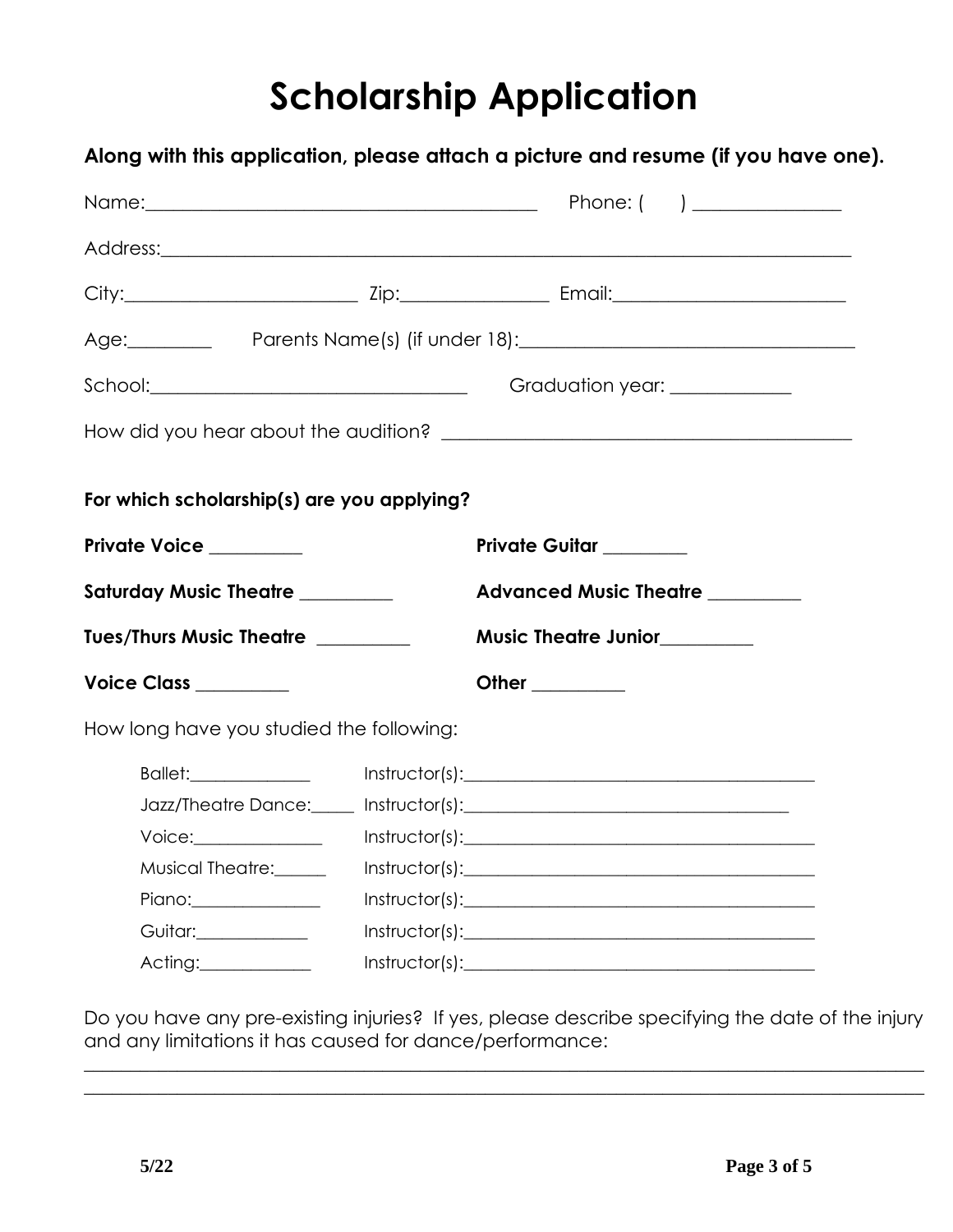What show/performer has inspired you to want to perform?

Who is your favorite performer?

If in the future you could not "actively" perform, what might you do?

Please describe your professional goals.